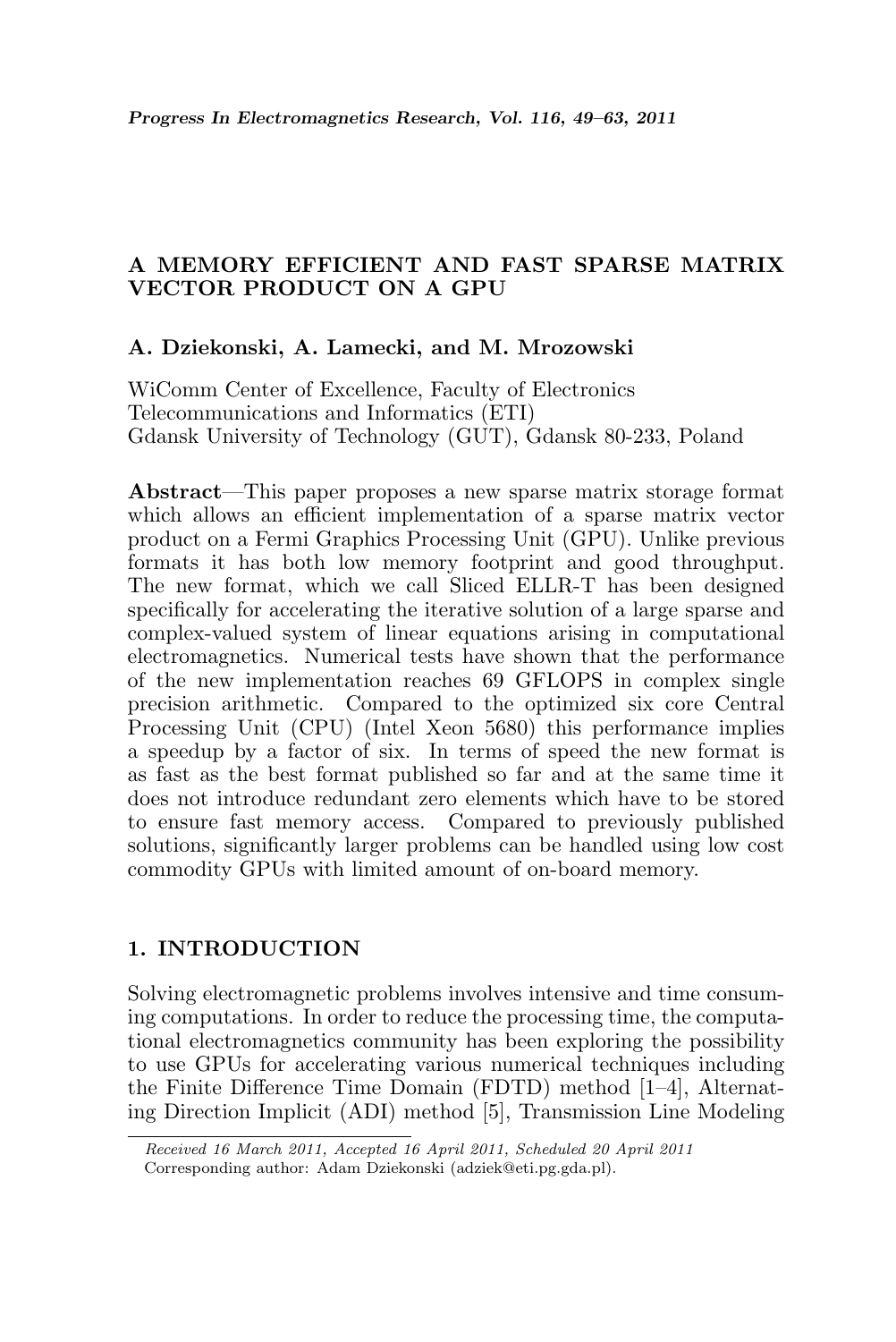(TLM) method [6, 7] and also for applications such as Radar Cross Section Prediction (RCS) [8–10]. Relative little attention has been so far given to the Finite Element Method (FEM). This method, often used for analyzing complex resonators or waveguides or solving electromagnetic radiation and scattering problems [11–16], produces a large sparse system of equations. The resulting eigenvalue or a driven problem is then frequently solved using Krylov space iterative techniques [17–19]. Such techniques involve many computations of a sparse matrix times vector product (SpMV) [20]. Several groups have demonstrated that SpMV operation can be executed much faster on GPUs than on multicore Central Processing Units (CPUs) [21–24]. The speed of the SpMV product on a GPU is important because this operation exerts a significant impact on the overall solution time of the Krylov space solvers especially when polynomial [17] or multilevel preconditioners with the Jacobi smoother [25] are used. One of the factors that affects the efficiency of the matrix-vector product is the way the sparse matrix is stored in the GPU memory [21]. For matrices with irregular non-zero entry patterns the best results on a GPU are obtained using variants of the storage scheme known as Ellpack [21]. The Ellpack format can be modified in order to best exploit the computational features of a particular GPU architecture [22–24].

Unfortunately, the Ellpack format has a serious drawback, namely it stores a matrix row by row with each row containing an identical number of elements. If a row contains fewer non-zero elements, it is padded with zeros. For matrices in which the number of nonzeros per row varies significantly this implies storing a large number of redundant elements. This becomes a problem for computations involving commodity GPUs which carry a very limited amount of fast memory (typically up to 1.5 GB). The problem of finding a memory efficient matrix storage format which is also suited for fast execution of SpMV on GPUs is even more pronounced in computational electromagentics where one often deals with complex matrices.

In this paper we propose a new memory efficient and fast storage format which is well suited for implementing sparse matrix times vector multiplications on the CUDA (Compute Unified Device Architecture) developed by NVIDIA. We also show how to tune the SpMV operation for the latest NVIDIa's Fermi family of GPUs by using a configurable cache and concurrent kernel execution. We demonstrate the efficiency of the new format and the SpMV operation on a number of complex valued sparse matrices obtained from FEM discretization of a dielectric antenna problem. Not only does the new approach remarkably reduce redundant zero-padding but it also allows one to achieve a performance of SpMV which is on a par with best results reported so far.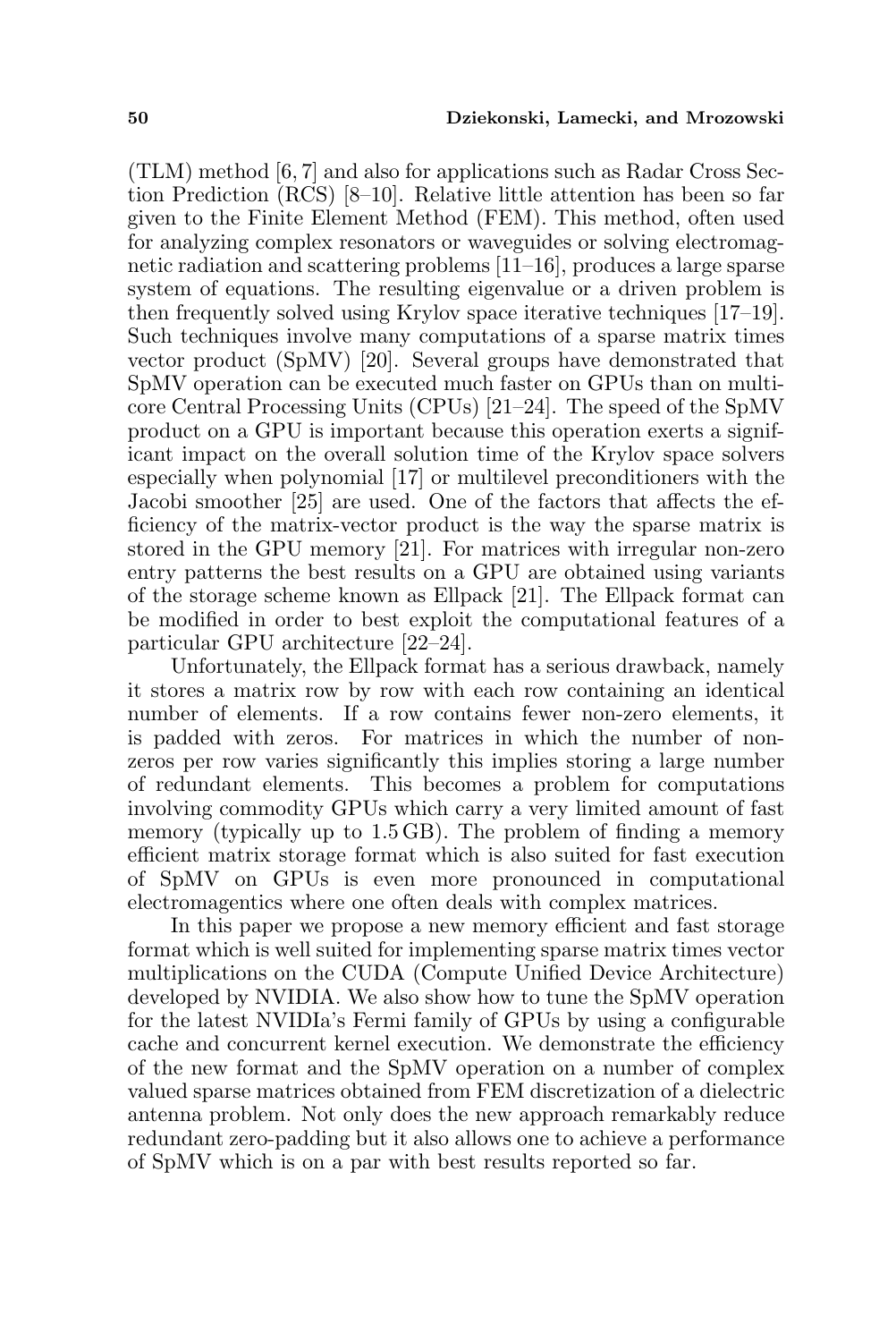# 2. PROGRAMMING GPUS

We shall briefly recall a few concepts that are essential for understanding the efficiency of GPU computations [26, 27]. GPUs have many processors that execute in parallel the same code, called kernel, on different data. In the CUDA architecture [28], processors on a GPU are gathered into multiprocessors† . Kernels are called from a CPU. A thread is the smallest unit of parallelization in kernels. Threads are gathered into blocks of threads, which share memory on a single multiprocessor. Blocks are gathered into grids of blocks that logically are executed in parallel during a kernel's execution. Threads may access a few kinds of GPU memory: global memory (big latency, read-write), shared memory (on-chip, low latency, limited to 16 kB per block), texture memory (low latency, read-only), and registers (low latency). To obtain a high efficiency of code execution, it is important to pay attention to the following rules:

- guarantee coalesced access to global memory
- if coalesced access to global memory is impossible use texture memory instead
- use shared memory as much as possible
- replace global memory accesses with shared memory accesses (if possible)
- minimize transfer between GPU and CPU

Fermi, which is the code name for the latest generation of CUDA architecture [29], adds features that can be exploited for increasing performance. In particular, the Fermi architecture:

- supports configurable cache, can be allocated 16 kB for shared memory and 48 kB of L1 extra cache; or 48 kB for can be allocated for shared memory and 16 kB of L1 extra cache
- allows concurrent kernel execution (up to 16 different GPU functions executed in parallel)
- performs double precision computations remarkably faster than previous generations of GPUs

## 3. COMPRESSION STORAGES FOR EFFICIENT SPMV

As explained in the introduction the format in which the matrix is stored affects both the performance of SpMV operation and the amount

<sup>&</sup>lt;sup> $\dagger$ </sup> 8 processors = 1 multiprocessor for the CUDA architecture, 32 processors = 1 multiprocessor for the Fermi architecture.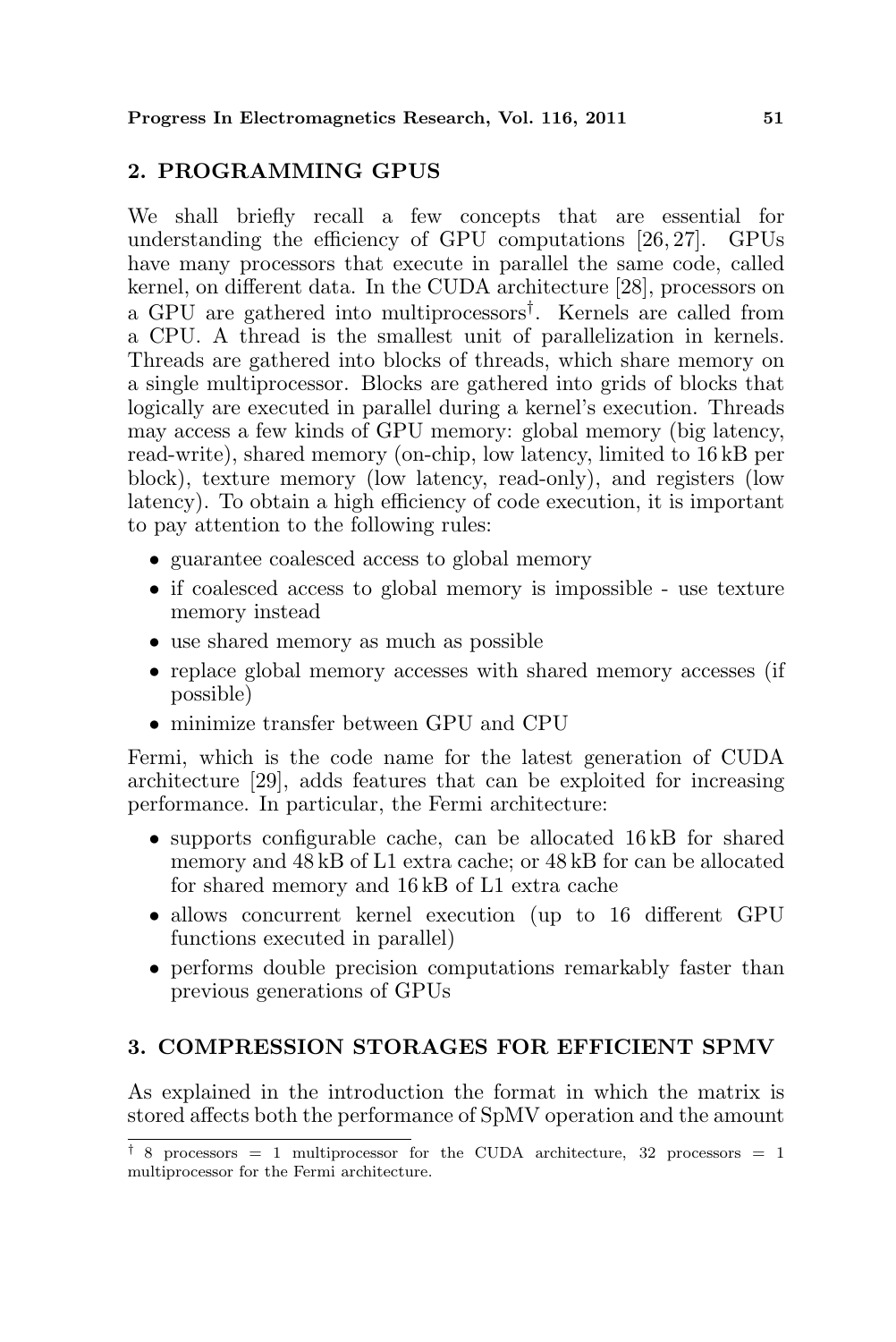of memory used. The second factor that affects speed is a judicious use of various features of the CUDA architecture.

In this section we shall discuss the features of a few matrix storage formats that can be used in the SpMV product and present their pros and cons in context of GPU computing.

### 3.1. CRS

In a CRS (Compressed Row Storage) format, a sparse matrix is compressed into three vectors: a vector of non-zero entries, a vector of column indices of non-zero entries, a vector of column indices of the first non-zero entry in a row [17].

This format is used in the Intel MKL (Math Kernel Library) and it is efficient for sparse matrix times vector operation implemented on CPUs with multiple cores. While GPU implementations of SpMV based on CRS [21, 30] perform better than MKL, due to the lack of coalesced access to global memory they show worse throughput than SpMV based on Ellpack-like formats. Nevertheless, from the memory point of view, this format is very efficient because no zero-padding is needed. The number of bytes required for storage in the CRS format for double precision and complex valued matrices is:

 $CRS = (2 \times NNZ \times 8 \text{Bytes} + (NNZ + N) \times 4 \text{Bytes})$  (1)

where:  $NNZ$  — length of vector of non-zero entries,  $N$  — number of rows.

#### 3.2. ELL-R

To ensure coalesced memory access while executing SpMV on a GPU Ellpack (ELL) format was proposed in [21]. In the ELL format, each row of a compressed matrix is stored in two vectors: a vector of nonzero entries and vector of column indices of non-zero entries (both with some extra zeros). This format allows one to achieve better performance on a GPU than on a CPU, but introduces significant redundancy in terms of memory<sup>‡</sup>, since rows are zero-padded in order to have the length of the longest non-zero entry row  $(N_{\text{max}})$ . In a GPU implementation of the SpMV product based on the ELL-R format, one thread works on one row. However, the performance of SpMV can be even further improved by adding an extra vector which provides the information about the number of non-zeros in each row. This modified format is called ELL-R and enhances the performance since only nonzeros are involved in computations [22]. For better performance on a

<sup>‡</sup> Redundancy understood as the percentage of extra elements required for storing the matrix in a sparse format.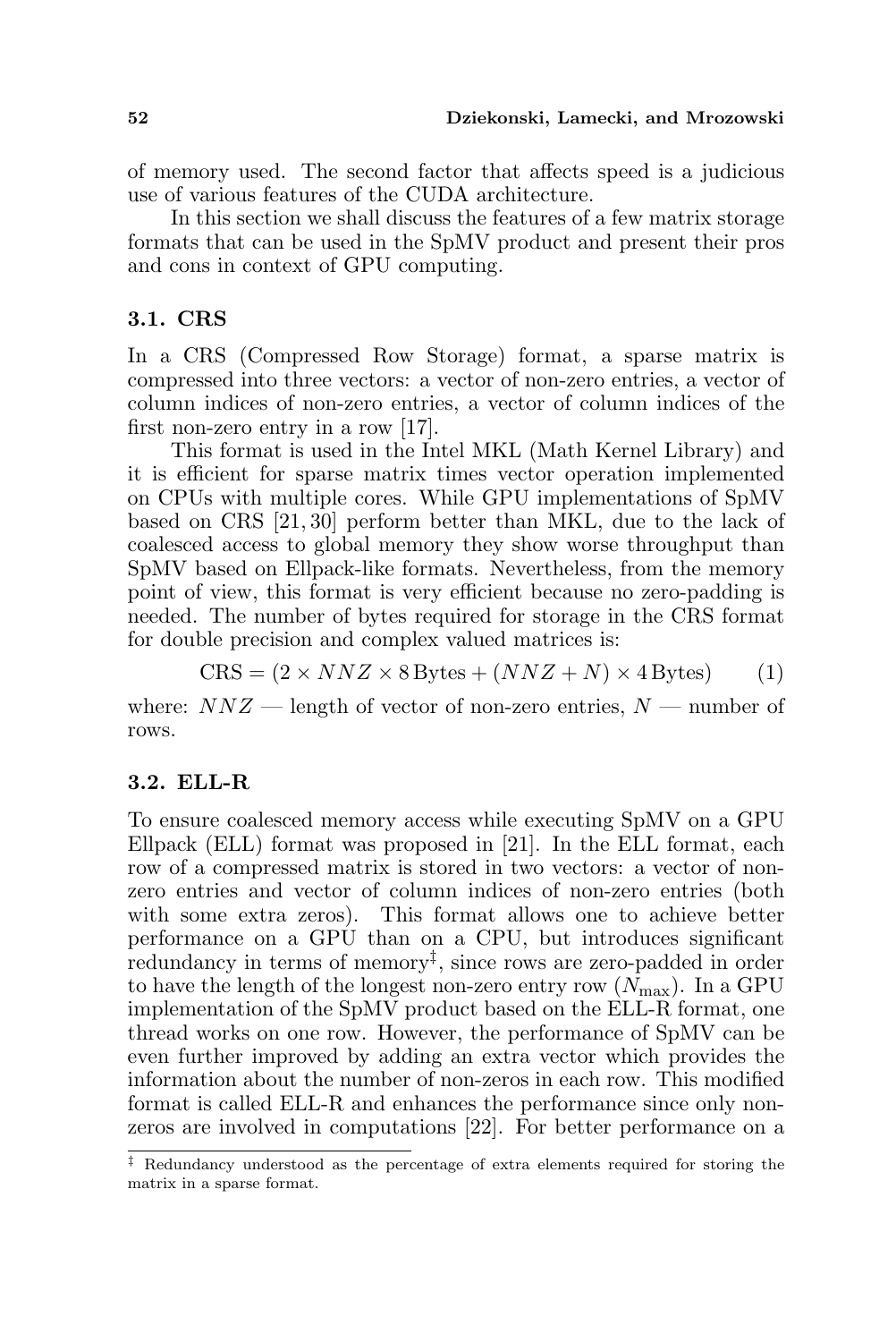#### Progress In Electromagnetics Research, Vol. 116, 2011 53

GPU the number of rows  $(N)$  has to be a divisor of the block size, otherwise there is no coalesced access to global memory. The only way to fulfill this condition is to add some extra rows with zero elements  $(N')$ . From the above description it is evident that from the memory point of view, the ELL-R format is less effective than CRS. The number of bytes required for storage in the ELL-R format for double precision and complex valued matrices is:

ELL-R =  $(2 \times (N_{\text{max}} \times N') \times 8 \text{Bytes} + (N_{\text{max}} \times N' + N) \times 4 \text{Bytes})$  (2)

where:  $N_{\text{max}}$  — number non-zero entries in the longest row.

### 3.3. Sliced ELLPACK

To eliminate the redundancy inherent in the ELL format, Monakov et al. [23] proposed slicing the matrix prior to compression. In this format, called Sliced ELL, there is a specific preprocessing applied in which a sparse matrix is first divided into submatrices (slices) consisting of S adjacent rows  $(S = 1, \ldots, N)$  and each slice is then stored in the ELL format. As a result, the number of extra zeros is determined by the distances between the shortest and the longest rows in slices, rather than in a whole matrix.

#### 3.4. ELLR-T

The best performance in terms of GFLOPS in SpMV operation on a GPU has so far been reported for a storage format presented in [24]. The format is called ELLR-T and it is an extension of ELL-R in which a preprocessing needs to be applied [24]. In this preprocessing nonzero elements and their column indices are permuted and zero-padding occurs and each row is a multiple of 16. Thanks to this modification, coalesced and aligned access to global memory occurs. In contrast to ELL-R, many threads  $(T = 1, 2, 4, 8, 16, 32)$  operate on a single row while executing the SpMV operation§ . Both in Sliced ELL and ELLR-T there are many threads working on a single row, but there are completely different addressing schemes that result from the different preprocessings.

Specific addressing and thread parallelism combined with usage of shared memory yields on average 80% and 15% performance improvement over ELL-R and Sliced ELL, respectively. Unfortunately, in ELLR-T there is a similar problem with zero-padding as in ELL-R. The total memory that needs to be stored in ELLR-T depends on T

 $§$  For the previous NVIDIA architecture, the best performance was achieved for  $T =$ 1, 2, 4, 8 [24]. However, for the Fermi architecture where blocks may contain more threads (up to 1024), better performance is achieved also for  $T = 16, 32$ .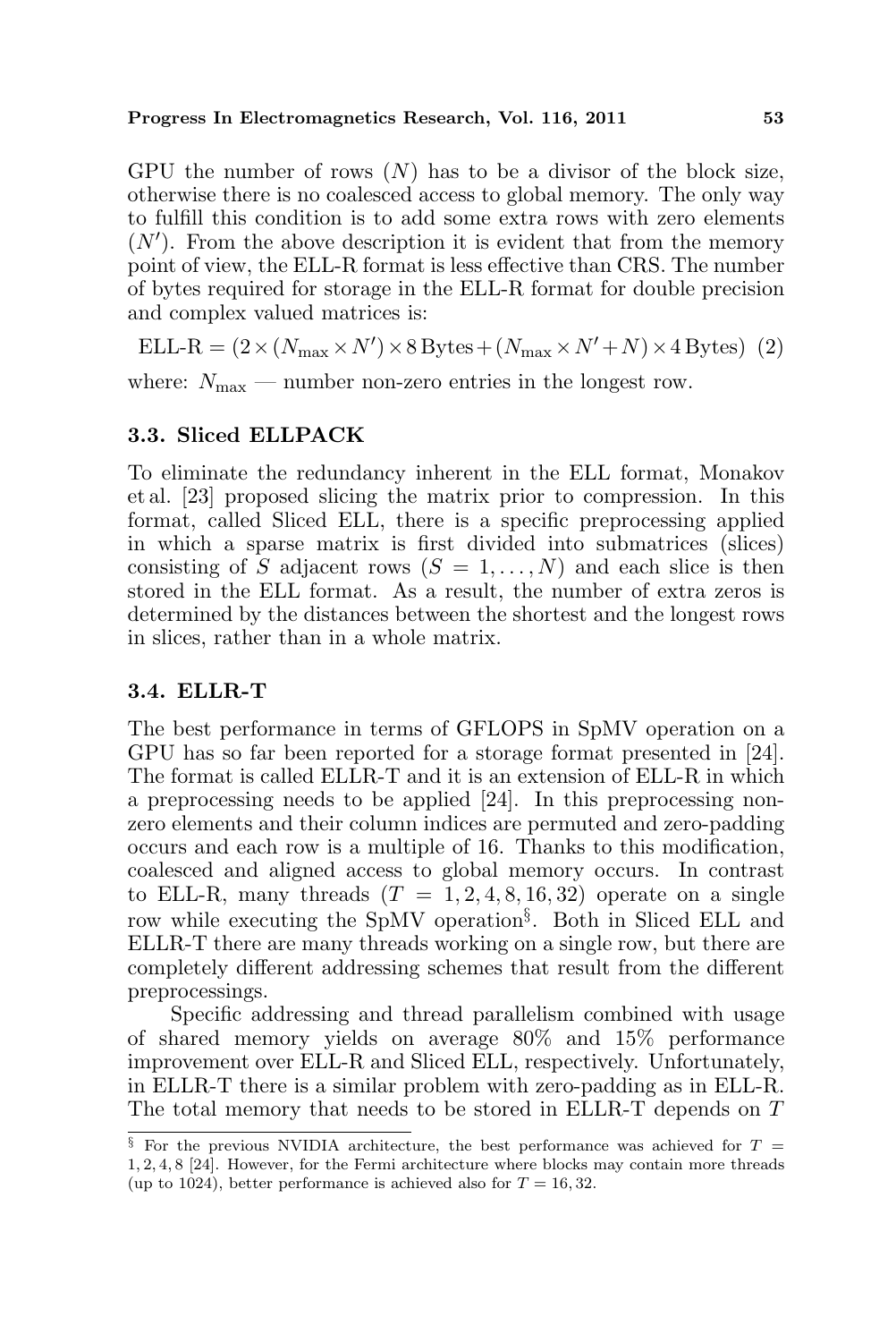(the number of threads which operate on a single row), but all in all this amount does not differ from ELL-R a lot.

#### 3.5. Sliced ELLR-T

The format that is proposed in this paper takes advantage of the above mentioned formats. In fact it is a modification of the Sliced ELL and ELLR-T formats. As in Sliced ELL-R, the matrix is divided into slices with  $S$  rows each. Additionally, as in ELLR-T, many threads  $(T = 1, 2, 4, 8, 16, 32)$  operate on single row while executing SpMV<sup>||</sup>. For each slice permutation of non-zero entries and zero-padding occurs in order to achieve rows that are a multiple of 16. As a result coalesced and aligned access to global memory occurs in slices. Since the new format combines the features of ELLR-T and Sliced ELL we shall call it Sliced ELLR-T (Fig. 1). It is evident that this format should enable one to achieve sufficient performance due to the coalesced access to global memory, multiple treads working on a single row, and shared memory's being used in execution.

At the same time, thanks to cutting the matrix into slices, this format significantly reduces the amount of memory required for storage.



**Figure 1.** Sparse matrices divided into slices  $(S = 4)$ , and each slice stored with the ELLR-T scheme.

 $\parallel$  Size of the block of threads = S ∗ T.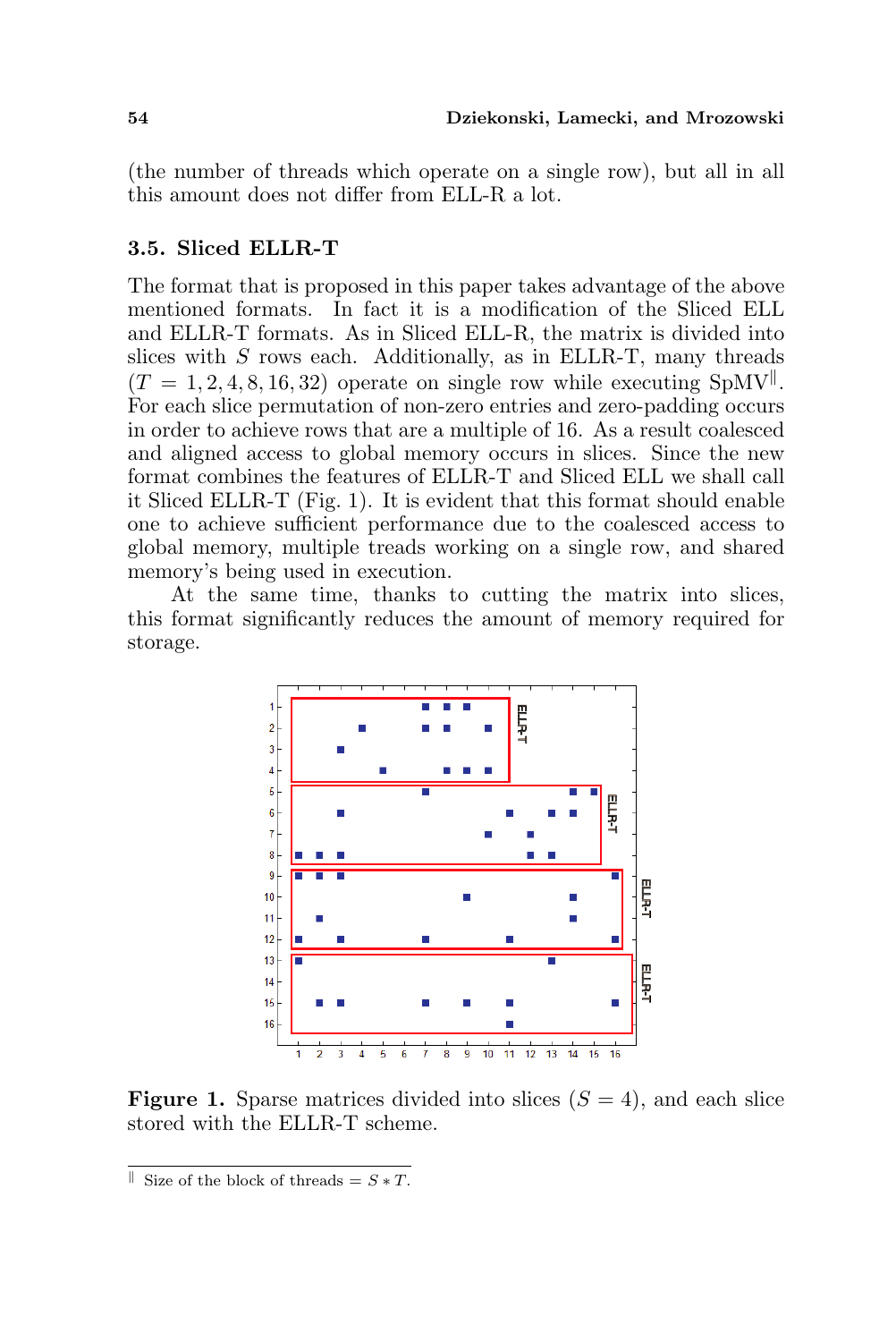#### 4. PERFORMANCE TESTS

This section presents a comparison of the performance of the SpMV operation implemented on a CPU using a CRS matrix storage format and on a GPU for the various formats described in Section 3. The operating system is Windows 7 64-bits and the test platforms are: the GPU-NVIDIA's GTX 480 (480 cores, 1.5 GB memory, CUDA v3.2) and the CPU-Xeon 5680 (6 cores). In order to obtain a fair comparison, all GPU implementations are compared with CPU computations involving optimized Intel MKL functions (Intel(R) Compiler Pro 11.1 build 065, Intel MKL 10.2.5). The best results when performing SpMV on a CPU where obtained for the CRS format [31] applied to the matrix with the RCM (Reverse Cuthill McKee) ordering [17], all six cores enabled and hyper-threading disabled (Intel's recommends disabling hyper-threading when using MKL as in this particular type of computations the threaded portions of the library execute at high efficiencies using most of the available resources and perform identical operations on each thread [32]). On the other hand, on a GPU we permute rows in each matrix from the shortest to the longest one, which not only guarantees balanced thread blocks but also minimizes the number of redundant zero elements in each slice for the Sliced ELLR-T format.

Our test problem is a dielectric resonator antenna (DRA), which is fed from a rectangular cavity with an SMA connector [33]. The test problem was discretized by the finite element method with PML (Perfectly Matched Layer) and vector elements of up to the third order. As a result, we obtained a sparse complex matrix A with 146517 rows and over 21 M non-zero entries. The matrix was further divided into nine submatrices with each submatrix  $A_{ij}$  ( $i = \{0, 1, 2\}, j = \{0, 1, 2\}$ ) corresponding to the order of the vector elements used in the evaluation of the inner products while assembling the FEM matrix. This resulted in test matrices arranged in the following way:

$$
\mathbf{A} = \left( \begin{array}{ccc} A_{00} & A_{01} & A_{02} \\ A_{10} & A_{11} & A_{12} \\ A_{20} & A_{21} & A_{22} \end{array} \right) \tag{3}
$$

### 4.1. Results and Comments

The test problem yields 10 complex valued matrices with different sizes and non-zero patterns. The details of these matrices are given in Tab. 1. The last column in Tab. 1 shows the amount of memory which is required for storing the non-zero elements only. As explained in Section 3 extra space is needed for various storage schemes used in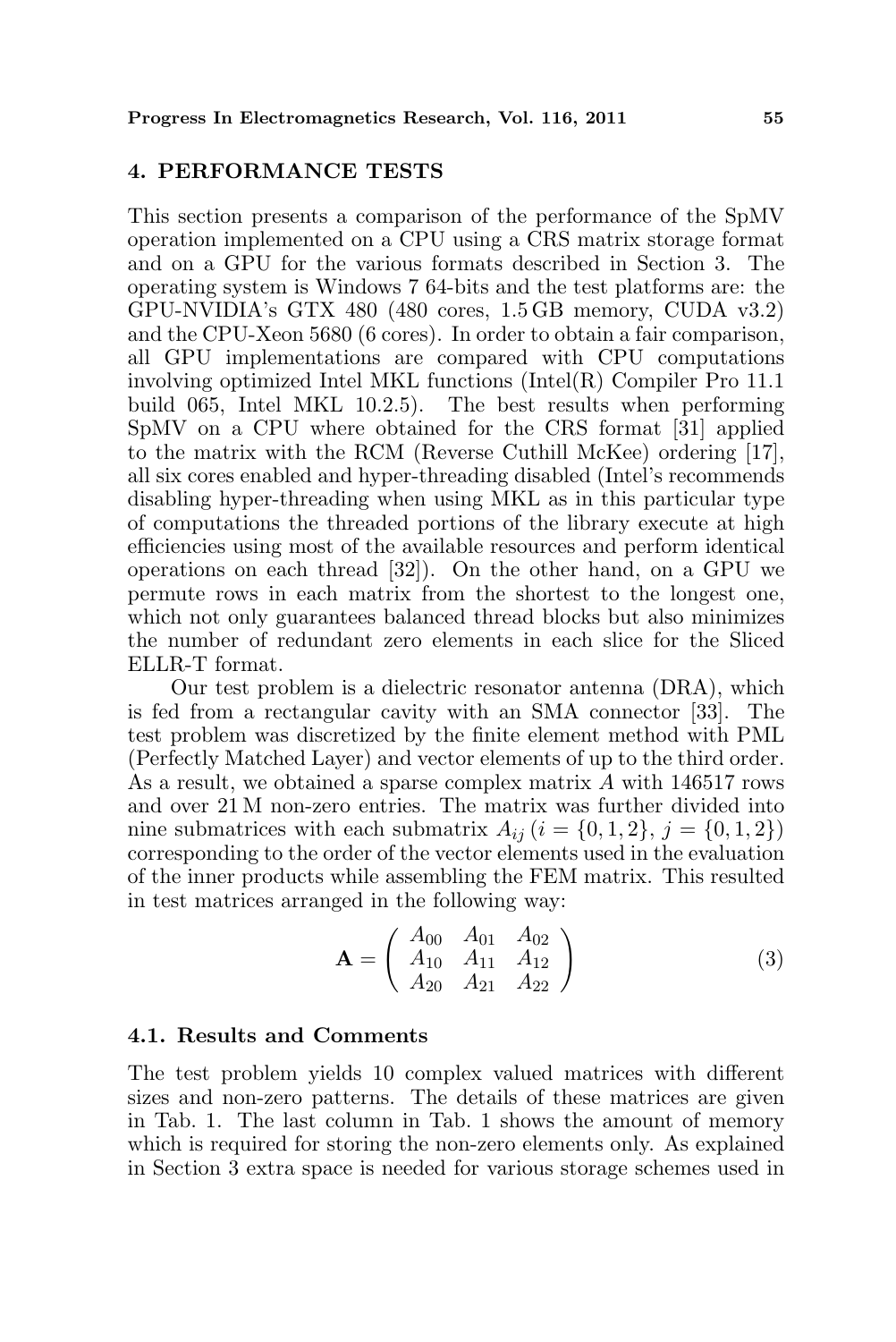| Matrix         | Rows   | $nnz$ (complex) | nnz<br>Rows | Double [MB] |
|----------------|--------|-----------------|-------------|-------------|
| $\overline{A}$ | 146517 | 21697606        | 149.09      | 173.58      |
| $A_{00}$       | 8091   | 218722          | 27.03       | 1.75        |
| $A_{01}$       | 8091   | 681548          | 84.24       | 5.45        |
| $A_{02}$       | 8091   | 1391158         | 171.84      | 11.13       |
| $A_{10}$       | 40129  | 681548          | 16.98       | 5.45        |
| $A_{11}$       | 40129  | 1973198         | 49.17       | 15.79       |
| $A_{12}$       | 40129  | 3895180         | 97.07       | 31.16       |
| $A_{20}$       | 98297  | 1391158         | 14.15       | 11.13       |
| $A_{21}$       | 98297  | 3895180         | 39.63       | 31.16       |
| $A_{22}$       | 98297  | 7569914         | 77.01       | 60.56       |

Table 1. Description of a test problem.

Table 2. Comparison of amount of memory [MB] required for storage for different formats in double precision.  $A$  — basic matrix,  $A_{00-22}$  nine submatrices from Tab. 1.

| Matrix      | <b>CRS</b> | ELL-R  | ELLR-T | Sliced ELLR-T |
|-------------|------------|--------|--------|---------------|
|             | 217.56     | 783.90 | 785.98 | 226.76        |
| $A_{00-22}$ | 218.74     | 786.10 | 795.05 | 236.24        |

SpMV computations. A comparison of the memory required for storing the entire complex matrix A and all the component matrices  $A_{00-22}$  is given in Tab. 2. It is evident that compared to the ELLR-T (and also ELL-R) scheme, the new Sliced ELLR-T format reduces significantly (down to about one third) the amount of memory required for matrix storage and it is nearly as effective as the CRS format. Assuming that compaction of the CRS format is the reference, ELLR-T needs up to 350% more amount of the memory. With the Sliced ELLR-T format the redundancy is only about 8%.

The memory economy clearly speaks in favour of the Sliced ELLR-T format. However, it is essential to verify if it does not lead to performance degradation. To this end, we have tested the performance of the SpMV product using the formats described in Section 3 for each submatrix  $A_{ij}$  in order to verify the usefulness of the implementation of SpMV based on the Sliced ELLR-T format. The results for single and double precision are shown in Figs. 2 and 3. As opposed to a CPU for which performance decreases for bigger problems, in both cases (single and double precision) the bigger the problem, the better the performance on a GPU. Figs. 2, 3 reveal the limitation of the ELL-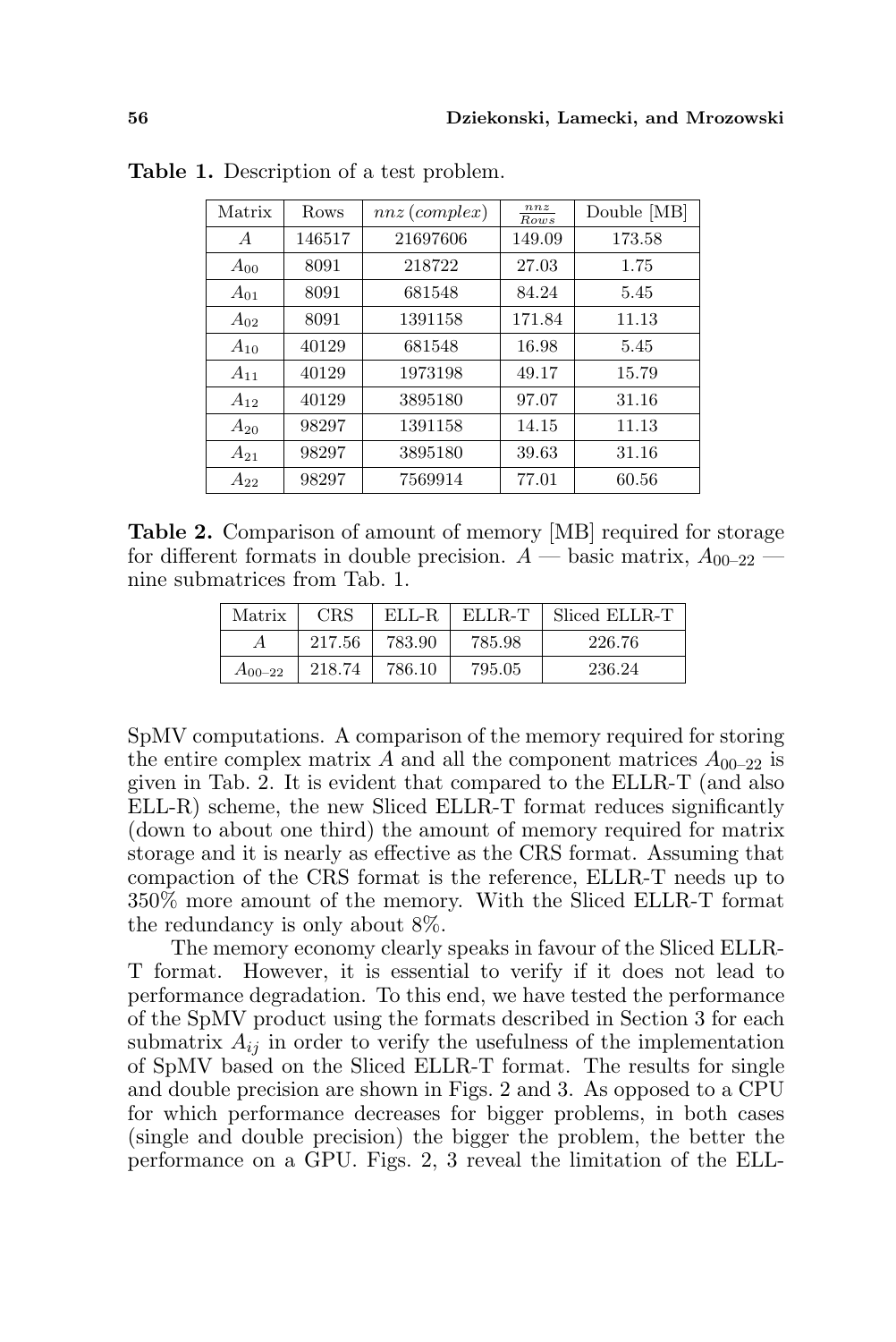

Figure 2. Performance of SpMV in GFLOPS for complex matrices  $A_{00-22}$  in single precision. (GTX 480 vs. Intel Xeon 5680).



Figure 3. Performance of SpMV in GFLOPS for complex matrices  $A_{00-22}$  in double precision. (GTX 480 vs. Intel Xeon 5680).

R format in which only one thread operates on a single row. When the number of non-zero entries per row grows, a single thread takes a longer time to complete the computations so the performance of SpMV drops. ELLR-T and Sliced ELLR-T formats do not suffer from this dependance, because more threads are allowed to operate per row. The number of concurrent threads  $(T)$  per row is adjusted for each of matrices  $A_{00}$ – $A_{22}$ . Our tests have shown that the optimal performance was achieved for  $T = 2$  per row for matrices  $A_{00}$ ,  $A_{10}$ ,  $A_{20}$ ,  $A_{21}$ that have fewer than 40 non-zero elements per row,  $T = 4$  for matrices  $A_{11}$ ,  $A_{22}$  (more than 40 and fewer than 80 non-zero elements per row),  $T = 8$  for matrices  $A_{01}$ ,  $A_{12}$ ,  $A_{02}$  (more than 80 non-zero elements per row).

Thanks to faster double precision available on the Fermi architecture, the speed difference between a GPU and a CPU is comparable for both precisions and for bigger test problems it reaches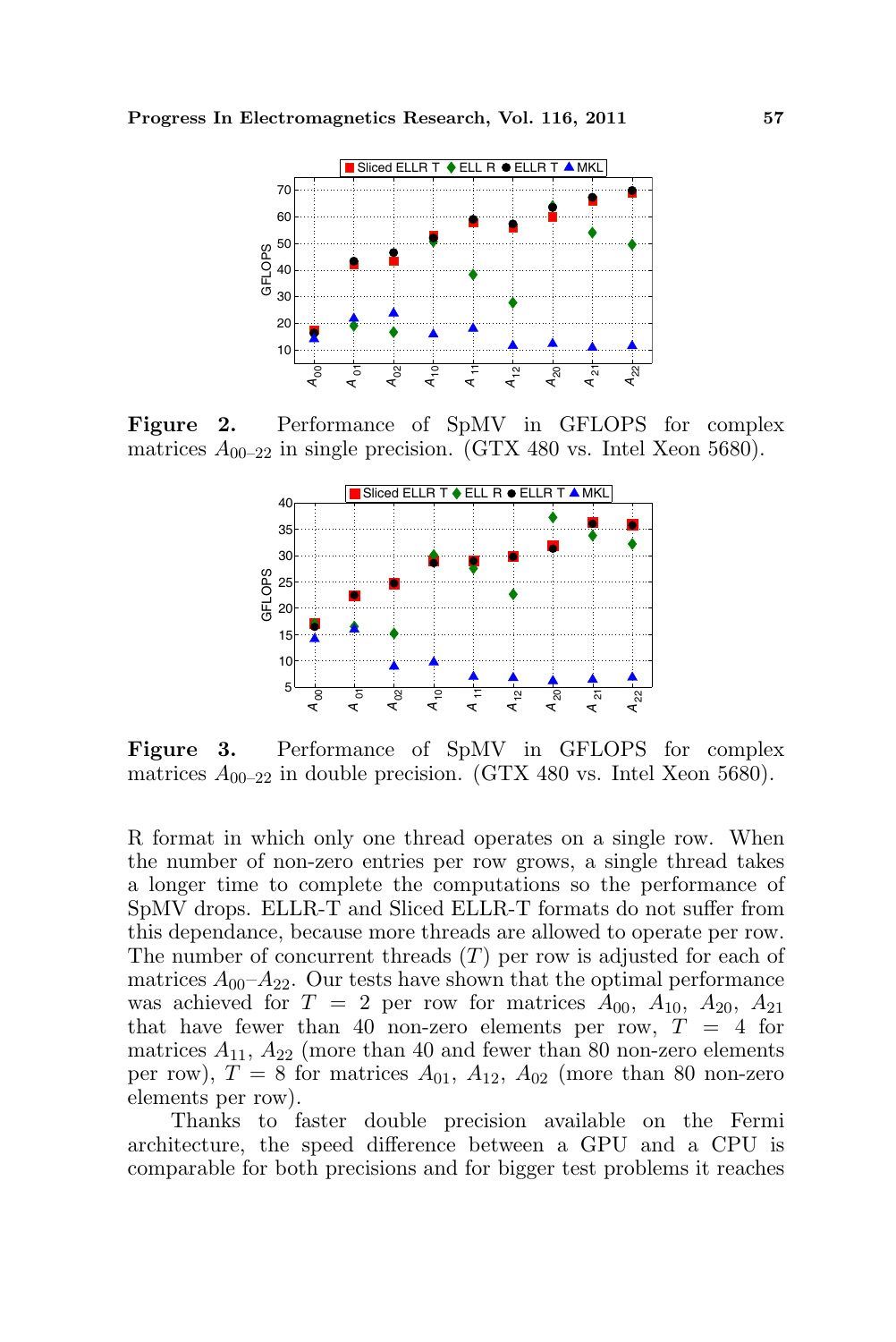

Figure 4. Comparison of speedup between a GPU (Sliced ELLR-T) and a CPU (Intel MKL) for single and double precision. GTX 480 vs. Intel Xeon 5680.

a factor of 6 (Fig. 4).

As mentioned in Section 2, the Fermi architecture is equipped with configurable cache memory and allows concurrent execution of kernels. As far as cache memory is concerned we found that allocating 16 kB of shared memory, and 48 kB of extra L1 cache, on a GPU gives 20% better results than the other way round (48 kB of shared memory and 16 kB of extra L1 cache).

#### 4.1.1. Impact of Concurrent Kernels

As mentioned in Section 2, the Fermi architecture is capable of executing of up to 16 GPU functions (kernels). To investigate the impact of concurrent kernel execution we performed three tests using matrix A.

It has to be pointed out that in this section we evaluate the performance of the SpMV operation executed on the entire matrix A, which is big enough for the concurrent kernels to have a noticeable impact. Let us recall that the matrix is composed of all matrices used in benchmarks presented in the previous section (see Eq. (3)). For the CPU execution (Intel MKL, CRS) and single precision the result is 10.32 GFLOPS when all 6 cores are engaged. This result will serve as a reference for evaluation the speedup offered by a GPU. For test involving a GPU we have implemented the SpMV operation in three different ways:

- (i) The entire matrix  $\vec{A}$  is stored in one of the storage formats suitable f or a GPU and the SpMV product is executed using one kernel only.
- (ii) The matrix A is stored as nine separate matrices each and the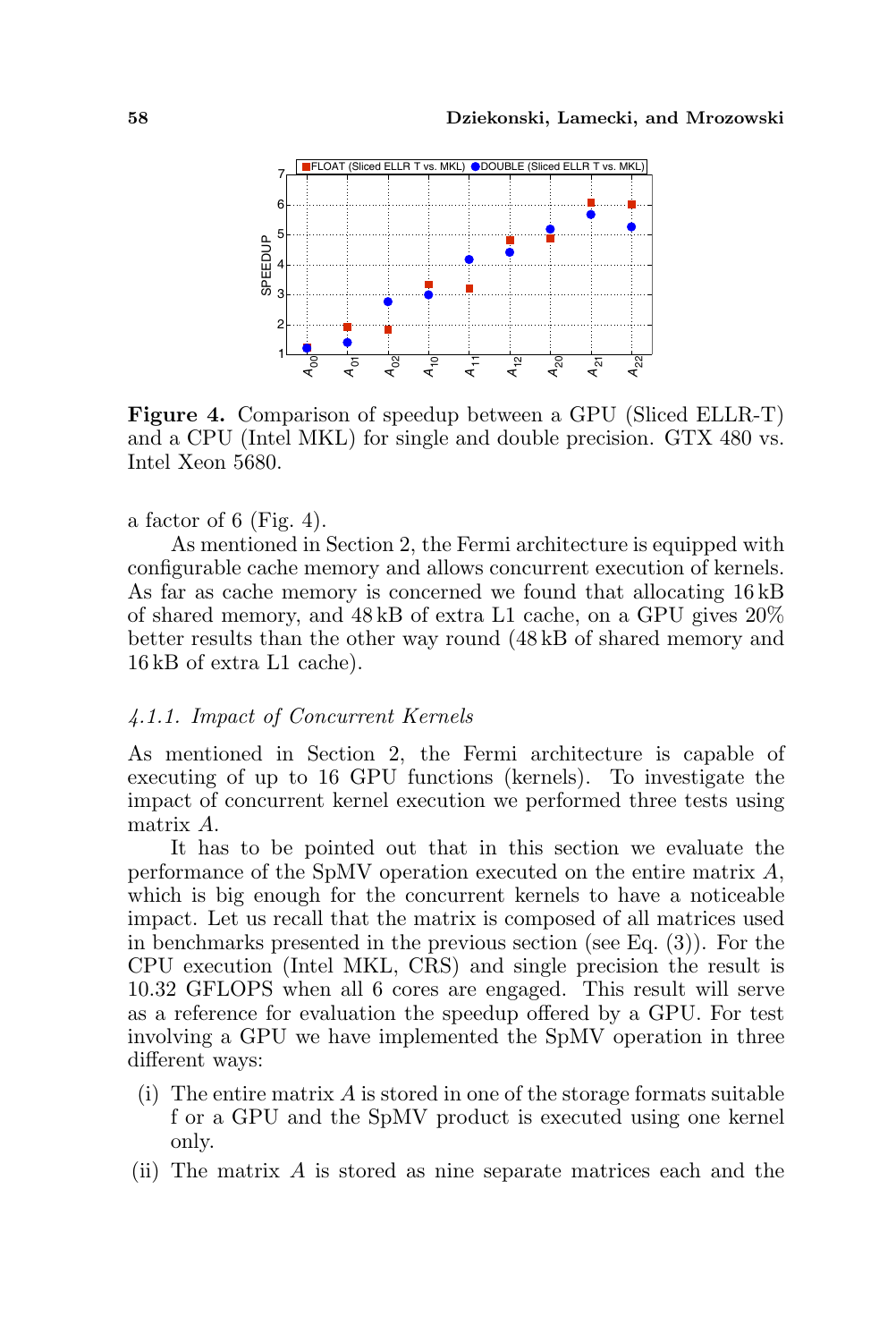SpMV operation on the entire matrix  $A(y = Ax)$  is implemented by launching nine concurrent kernels with each kernel operating on one submatrix and a part of vector  $x = [x_0, x_1, x_2]^T$ , and each kernel contributing to the final vector  $y = [y_0, y_1, y_2]^T$ :

$$
y_0 = A_{00}x_0 + A_{01}x_1 + A_{02}x_2;
$$
  
\n
$$
y_1 = A_{10}x_0 + A_{11}x_1 + A_{12}x_2;
$$
  
\n
$$
y_2 = A_{20}x_0 + A_{21}x_1 + A_{22}x_2;
$$

(iii) The matrix A is stored as eleven separate matrices. This arrangement was obtained by dividing submatrices  $A_{11}$  and  $A_{22}$ horizontally. The SpMV operation on the entire matrix  $A(y =$  $Ax$ ) is implemented by launching eleven concurrent kernels with each kernel operating on one submatrix and a part of vector  $x = [x_0, x_1, x_2]^T$  and each kernel contributing to the final vector  $y=[y_0, y_1, y_2]^T$ :

$$
y_0 = A_{00}x_0 + A_{01}x_1 + A_{02}x_2;
$$
  
\n
$$
y_1 = A_{10}x_0 + [A_{11a}x_1; A_{11b}x_1] + A_{12}x_2;
$$
  
\n
$$
y_2 = A_{20}x_0 + A_{21}x_1 + [A_{22a}x_2; A_{22b}x_2];
$$

For a single kernel, the results of the SpMV operation for single precision on a GPU were as follows:  $(ELL-R)$  — 38.38 GFLOPS,  $GPU$  (ELLR-T)  $-62.51$  GFLOPS, GPU (Sliced ELLR-T)  $-59.34$ GFLOPS. In terms of speedup relative to a CPU we achieved for a single kernel execution of a GPU the speedup factors of 3.72, 6.06, and 5.75 for ELL-R, ELLR-T and Sliced ELLR-T, respectively.

Tests using concurrent kernels were carried out for the most effective formats from the performance point of view (ELLR-T and Sliced ELLR-T). For ELLR-T we achieved 65.45 GFLOPS and 69.02 GFLOPS, for 9 and 11 kernels, respectively. For Sliced ELLR-T the results were 62.76 GFLOPS (nine kernels) and 67.52 GFLOPS (11 kernels). These results imply that the concurrent kernels feature of the FERMI architecture allowed us to increase the speedup of the SpMV operation  $\sim$  for ELLR-T from 6.06 (single kernel) to 6.69 (eleven kernels), which means the performance increase of 10.42%, and for Sliced ELLR-T from 5.75 (single kernel) to 6.54 (eleven kernels), which is equivalent to the performance increase of 13.78%.

The result of our tests have shown that the Sliced ELLR-T format is superior to the ELLR-T format. Both formats have been designed to maximize the throughput on a GPU but the memory economy offered by the Sliced ELLR-T scheme is significant (see Tab. 2) while the deterioration a of the SpMV performance in single and double precision is marginal.

<sup>¶</sup> Relative to a CPU implementation using the Intel MKL and 6 cores.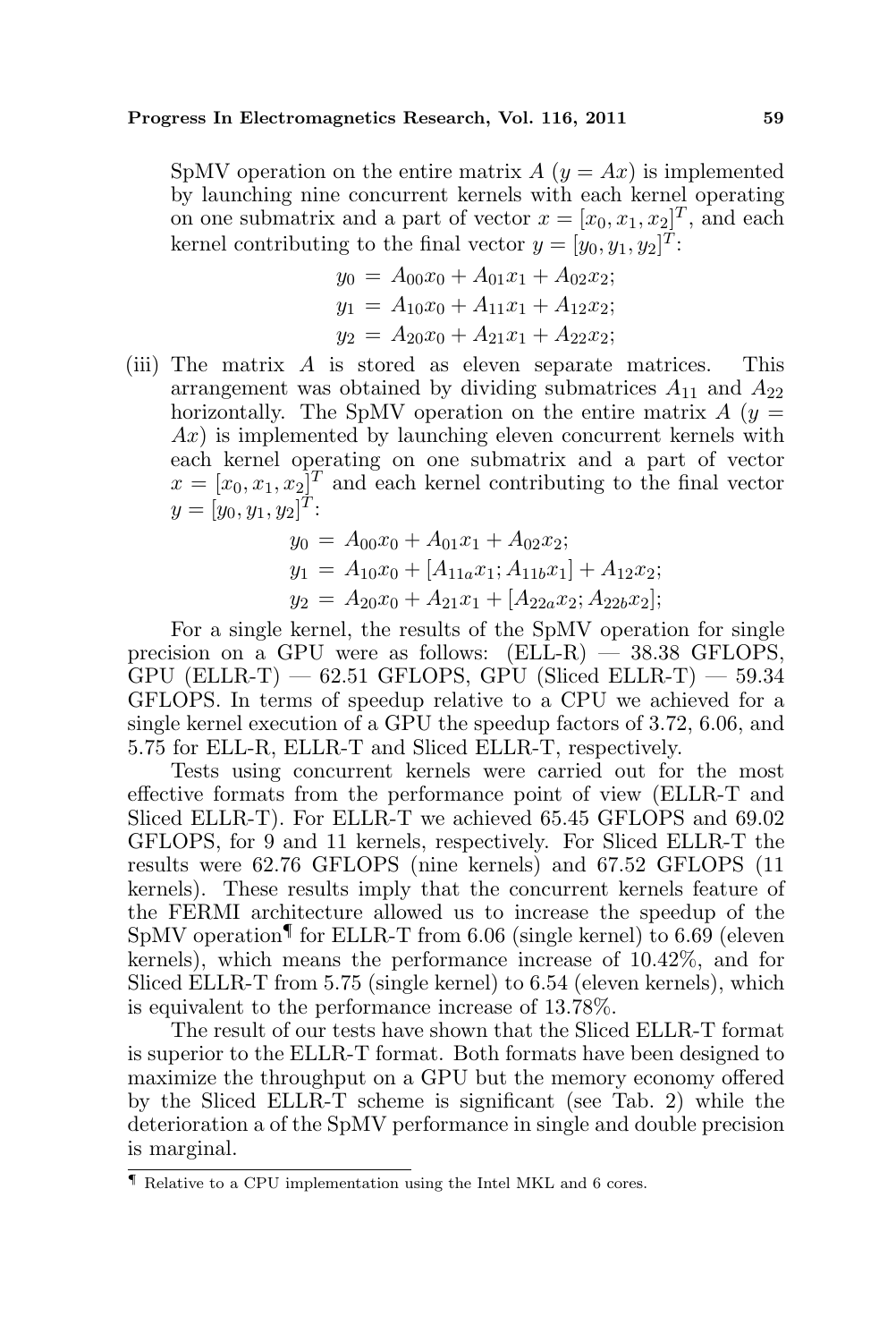# 5. CONCLUSIONS

In this paper we propose a new Sliced ELLR-T format to process SpMV on a GPU. The results of the tests indicate that the Sliced ELLR-T format is efficient from both memory and performance points of view. We also discuss the impact of several new GPU features of the Fermi architecture such as configurable cache and concurrent kernel execution on sparse matrix times vector operation in complex arithmetic. The new format and Fermi architecture allows one to achieve up to 69 GFLOPS and 36 GFLOPS on a GTX 480 in complex single and double precision respectively. The small memory footprint of the new format makes it especially attractive for implementing fast GPU accelerated iterative solvers for larger sparse and complex systems of equations which occur in the FEM analysis of electromagnetic radiation and scattering problems.

# ACKNOWLEDGMENT

This work has been supported by the Polish Ministry of Science and Higher Education and carried out within the framework of COST IC 0603 ASSIST programme and The National Centre for Research and Development under agreement LIDER/21/148/L-1/09/NCBiR/2010.

## REFERENCES

- 1. Krakiwsky, S. E., L. E. Turner, and M. Okoniewski, "Acceleration of finite difference time-domain (FDTD) using graphics processor units (GPU)," IEEE MTT-S International Microwave Symposium Digest 2004 , 1033–1036, June 2004.
- 2. Adams, S., J. Payne, and R. Boppana, "Finite difference time domain (FDTD) simulations using graphics processors," High Performance Computing Modernization Program Users Group Conference, 2007.
- 3. Sypek, P., A. Dziekonski, and M. Mrozowski, "How to render FDTD computations more effective using a graphics accelerator," IEEE Transactions on Magnetics, Vol. 45, No. 3, 1324–1327, March 2009.
- 4. Xu, K., Z. Fan, D.-Z. Ding, and R.-S. Chen, "GPU accelerated unconditionally stable crank-nicolson FDTD method for the analysis of three-dimensional microwave circuits," Progress In Electromagnetics Research, Vol. 102, 381–395, 2010.
- 5. Stefanski, T. P. and T. D. Drysdale, "Acceleration of the 3D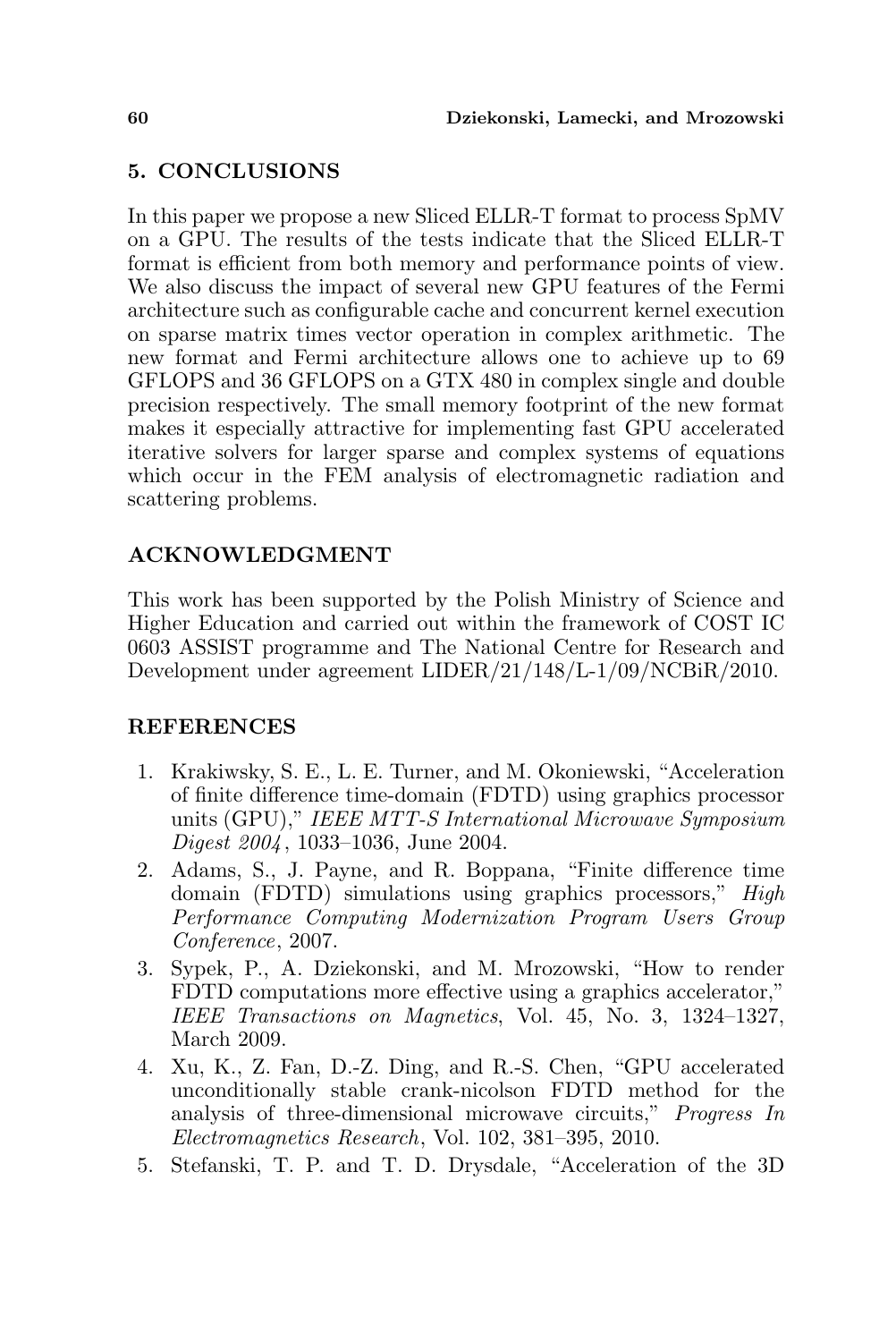ADIFDTD method using graphics processor units," IEEE MTT-S International Microwave Symposium Digest 2009 , 241–244, June 2009.

- 6. Rossi, F. V., P. P. M. So, N. Fichtner, and P. Russer, "Massively parallel two-dimensional TLM algorithm on graphics processing units," IEEE MTT-S International Microwave Symposium Digest 2008, 153–156, June 2008.
- 7. Rossi, F. and P. P. M. So, "Hardware accelerated symmetric condensed node TLM procedure for NVIDIA graphics processing units," IEEE APSURSI Antennas and Propagation Society International Symposium 2009 , 1–4, June 2009.
- 8. Tao, Y. B., H. Lin, and H. J. Bao, "From CPU to GPU: GPU-based electromagnetic computing (GPUECO)," Progress In Electromagnetics Research, Vol. 81, 1–19, 2008.
- 9. Gao, P. C., Y. B. Tao, and H. Lin, "Fast RCS prediction using multiresolution shooting and bouncing ray method on the GPU," Progress In Electromagnetics Research, Vol. 107, 187–202, 2010.
- 10. Lezar, E. and D. B. Davidson, "GPU-accelerated method of moments by example: Monostatic scattering," IEEE Antennas and Propagation Magazine, Vol. 52, 120–135, 2010.
- 11. Garcia-Castillo, L. E., I. Gomez-Revuelto, F. Saez de Adana, and M. Salazar-Palma, "A finite element method for the analysis of radiation and scattering of electromagnetic waves on complex environments," Computer Methods in Applied Mechanics and Engineering, Vol. 194, Nos. 2–5, 637–655, February 2005.
- 12. Gomez-Revuelto, I., L. E. Garcia-Castillo, D. Pardo, and L. Demkowicz, "A two-dimensional self-adaptive finite element method for the analysis of open region problems in electromagnetics," IEEE Transactions on Magnetics, Vol. 43, No. 4, 1337–1340, April 2007.
- 13. Lezar, E. and D. B. Davidson, "GPU-based arnoldi factorisation for accelerating finite element eigenanalysis," Proceedings of the 11th International Conference on Electromagnetics in Advanced  $Applications - ICEAA'09, 380-383, September 2009.$
- 14. Jian, L. and K. T. Chau, "Design and analysis of a magneticgeared electronic-continuously variable transmission system using finite element method," Progress In Electromagnetics Research, Vol. 107, 47–61, 2010.
- 15. Ping, X. W. and T. J. Cui, "The factorized sparse approximate inverse preconditioned conjugate gradient algorithm for finite element analysis of scattering problems," Progress In Electromagnetics Research, Vol. 98, 15–31, 2009.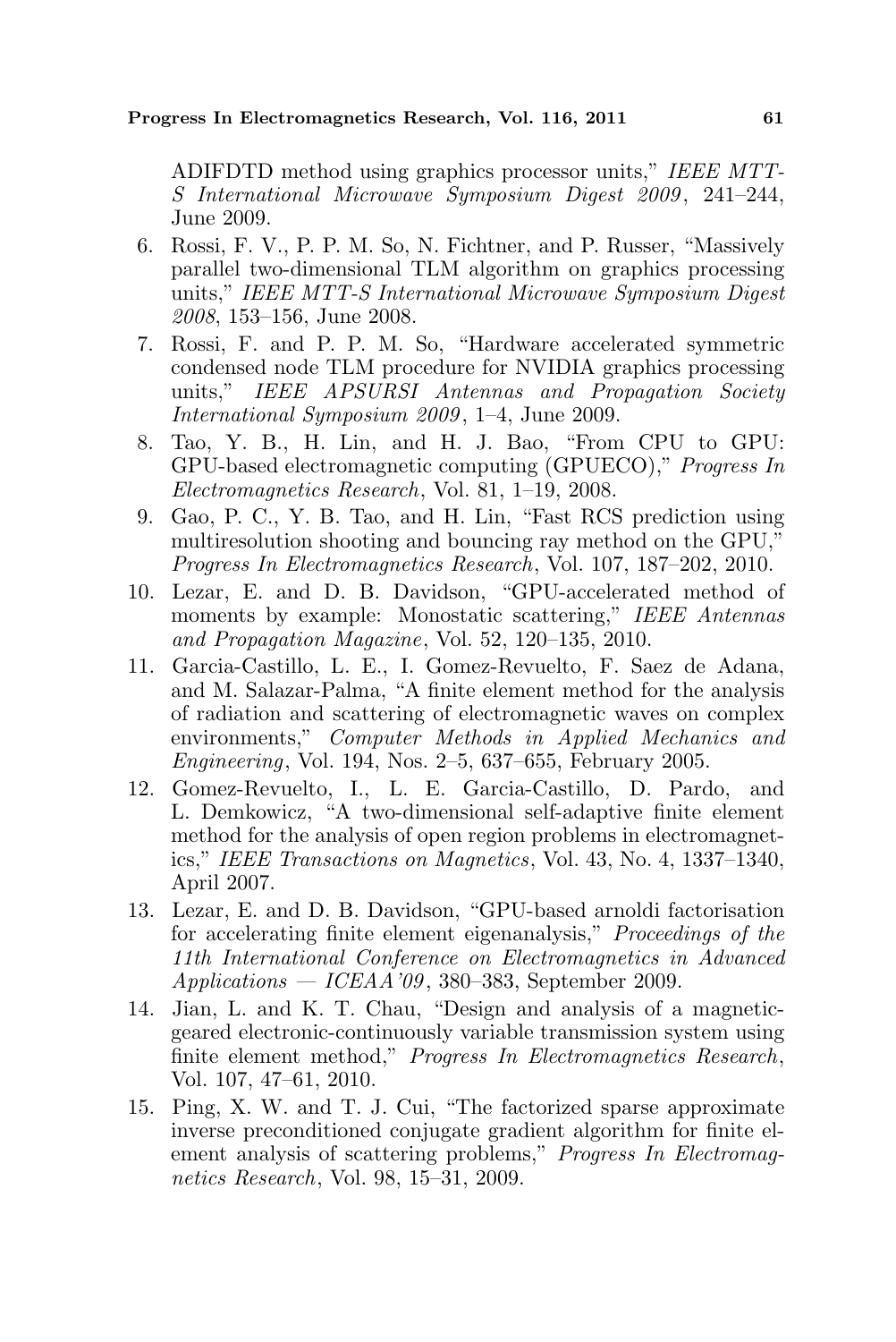- 16. Tian, J., Z. Q. Lv, X. W. Shi, L. Xu, and F. Wei, "An efficient approach for multifrontal algorithm to solve non-positive-definite finite element equations in electromagnetic problems," Progress In Electromagnetics Research, Vol. 95, 121–133, 2009.
- 17. Saad, Y., Iterative Methods for Sparse Linear Systems, SIAM, 2004.
- 18. Velamparambil, S., S. MacKinnon-Cormier, J. Perry, R. Lemos, M. Okoniewski, and J. Leon, "GPU accelerated krylov subspace methods for computational electromagnetics," 38th European Microwave Conference EuMC 2008 , 1312–1314, October 27–31, 2008.
- 19. Cwikla, A., M. Mrozowski, and M. Rewienski, "Finite-difference analysis of a loaded hemispherical resonator," IEEE Transactions on Microwave Theory and Techniques, Vol. 51, No. 5, 1506–1511, May 2003.
- 20. Yang, X., "A survey of various conjugate gradient algorithms for iterative solution of the largest/smallest eigenvalue and eigenvector of a symmetric matrix," Progress In Electromagnetics Research, Vol. 5, 567–588, 1991.
- 21. Bell, N. and M. Garland, "Efficient sparse matrix-vector multiplication on CUDA," NVIDIA Technical Report NVR-2008- 004, NVIDIA Corporation, December 2008.
- 22. Vazquez, F., E. M. Garzon, J. A. Martinez, and J. J. Fernandez, "The sparse matrix vector product on GPUs," Proceedings of the 2009 International Conference on Computational and Mathematical Methods in Science and Engineering, Vol. 2, 1081– 1092, July 2009.
- 23. Monakov, A., A. Lokhmotov, and A. Avetisyan, "Automatically tuning sparse matrix-vector multiplication for GPU architectures," High Performance Embedded Architectures and Compilers, Lecture Notes in Computer Science, Vol. 5952, 111–125, 2010.
- 24. Vazquez, F., G. Ortega, J. J. Fernandez, and E. M. Garzon, "Improving the performance of the sparse matrix vector product with GPUs," IEEE 10th International Conference on Computer and Information Technology (CIT), 1146–1151, 2010.
- 25. Dziekonski, A., A. Lamecki, and M. Mrozowski, "GPU acceleration of multilevel solvers for analysis of microwave components with finite element method," IEEE Microwave and Wireless Components Letters, Vol. 21, No. 1, January 1–3, 2011.
- 26. Kirk, D. B. and W. W. Hwu, Programming Massively Parallel Processors: A Hands-on Approach, Elsevier Inc., 2010.